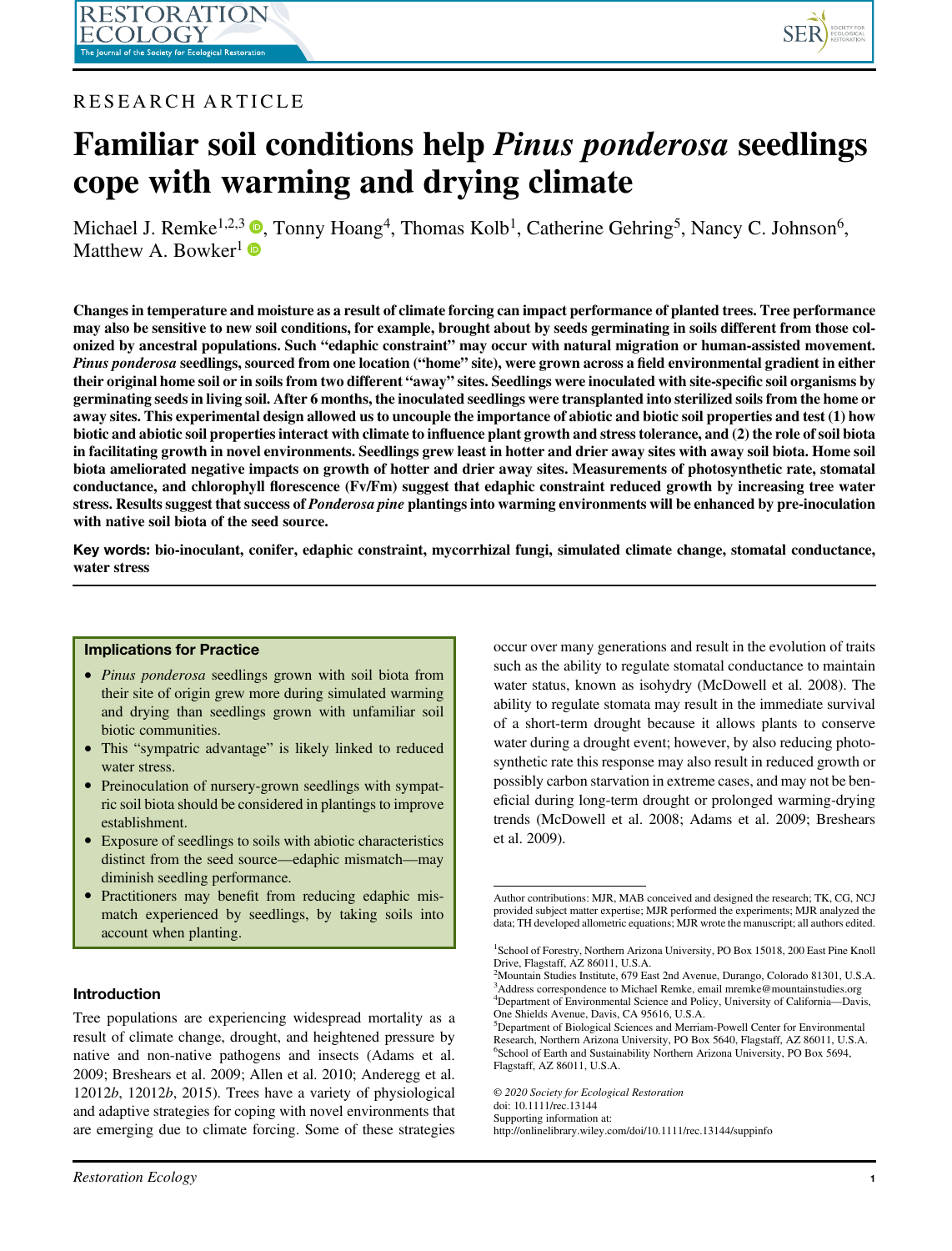Because tree populations can migrate via seed dispersal, or intentional movement of nursery stock and seed by humans, they can also be said to experience edaphic constraint in addition to climate forcing when they must grow in soil conditions different (away) from those of the seed source (home). Both abiotic and biotic characteristics of soils influence tree growth and physiological processes (Bowker et al. 2012; Laliberté et al. 2013; Laliberté 2016; Bjorkman et al. 2017). Soils vary in composition of mineral nutrients with nutrient-rich soils generally facilitating higher photosynthetic rates and greater plant growth (Bailey et al. 2004; Pasquini & Santiago 2012). In addition, soil texture may also have a strong influence on plant growth and physiological processes by influencing water availability and root morphology (Pregitzer et al. 2010; Bowker et al. 2012; Looney et al. 2012; Smith et al. 2012). Thus, trees living in different soil environments may respond differently to an environmental change, such as drought, with soil properties either mitigating or exacerbating the effects of drought (Bowker et al. 2012).

Soil biota may contribute positively or negatively to plant performance and are highly responsive to variation in soil characteristics (Näsholm et al. 2013; Pizano et al. 2014). Soil biota include a complex suite of microorganisms including pathogens, saprotrophs, and mutualists such as mycorrhizal fungi. The accumulation of species-specific pathogens in soil can hinder plant growth, whereas specific species of ectomycorrhizal fungi can increase drought resistance (Mangan et al. 12010a, 12010b; Rúa et al. 2016; Gehring et al. 2017). Fungal symbionts may even facilitate widespread biological invasions of the genus Pinus in what is known as coinvasion (Dickie et al. 2010, 2017). These diverse examples of the influence of soil biota on plant growth are likely dependent on the environmental context (David et al. 2018). David et al. (2018) coined the idea that in stressful, resource-poor environments microbes may mitigate the effect of stressful environments, while in benign, resource-rich environments they may exacerbate stress (the microbial mitigation– exacerbation hypothesis). This complements well-supported ideas that facilitative plant–plant interactions are more common in stressful environments and competitive plant–plant interactions tend to dominate benign environments (the stress gradient hypothesis) (Callaway & Aschehoug 2000; Revillini et al. 2016; van der Putten et al. 2016; Lekberg et al. 2018). Many studies have suggested that plant–microbe relationships are more beneficial when they are comprised of potentially coadapted plant hosts and soil biota community that have shared an evolutionary environment (home pairings), as opposed to recently assembled plant–microbial consortia (away pairings) (the sympatric advantage hypothesis; Hoeksema 2010; Hoeksema et al. 2010, 2018; Johnson et al. 2010, 2013; Peters et al. 2013; van der Heijden et al. 2015).

To test how tree growth and physiological processes respond to changes in climate, soil, and soil biota, we designed a field experiment in northern Arizona using the Southwest Experimental Garden Array (SEGA, [https://sega.nau.edu/home\)](https://sega.nau.edu/home). We grew Pinus ponderosa from seeds collected at a home site near Flagstaff, Arizona, and out-planted them to two "away" sites:

one warmer and drier than the home site, and another cooler and wetter. This environmental gradient simulates changes that may be encountered by establishing trees as a result of global change or plant migration (including restoration plantings and migration assisted by humans), while also creating a natural gradient to examine how physiology changes across an environmental gradient. We grew trees in either home or away soil to better understand how soil influences plant growth. To test how soil biota influences plant growth, prior to transplant, we inoculated treatments with either a home or away soil biotic community. We tested the following nonmutually exclusive hypotheses:

- (1) Local preference: Local preference suggests that plant growth will be highest at the home site. We also expected net photosynthetic rates to be highest at home, and greater plant growth at away sites when plants are grown in their home edaphic conditions.
- (2) Coadapted microbial mitigation: Our predictions follow from synthesizing the microbial mitigation–exacerbation hypothesis and the sympatric advantage hypothesis. We predicted that coadapted home soil microbes would be more beneficial for trees than away soil microbes at the warm dry site (more stressful) and thus ameliorate stress induced by warming. At the cooler-wetter site (less stressful), we predict than home microbes would be less important to plant growth relative to away-soil microbes.

Evaluation of these hypotheses will bolster understanding of how trees will respond to warming environments, and exposure to other climatic and edaphic novelties as a result of migration. This information will help inform tree planting projects in silviculture, assisted migration, and ecological restoration in an increasingly warmer world.

# Methods

# Plant and Soil Source Sites

We conducted our study using Northern Arizona University's Southwest Experimental Garden Array (SEGA), which is a collection of experimental sites situated on a climate gradient spanning 4°C in long-term air temperature records. Seeds were collected from 10 mature trees at the home site in August of 2013. Pole pruners were used to clip cones that were then air dried and seeds were extracted and stored at −4°C. Seeds used in this study came from the same maternal tree and thus are the most genetically similar offspring possible. Soil was collected in the summer of 2014 from the same home site plus two additional away sites, creating a total of three sites. Table 1 provides detailed information about each site.

# Preparation of Experimental Units

We focused on one natal population of *P. ponderosa* from the Arboretum SEGA site (ARB), and used the ARB as the home out-planting site, White Pockets Canyon (WPC) as a warm/dry out-planting site, and Bear Springs (BS) as a cool/moist out-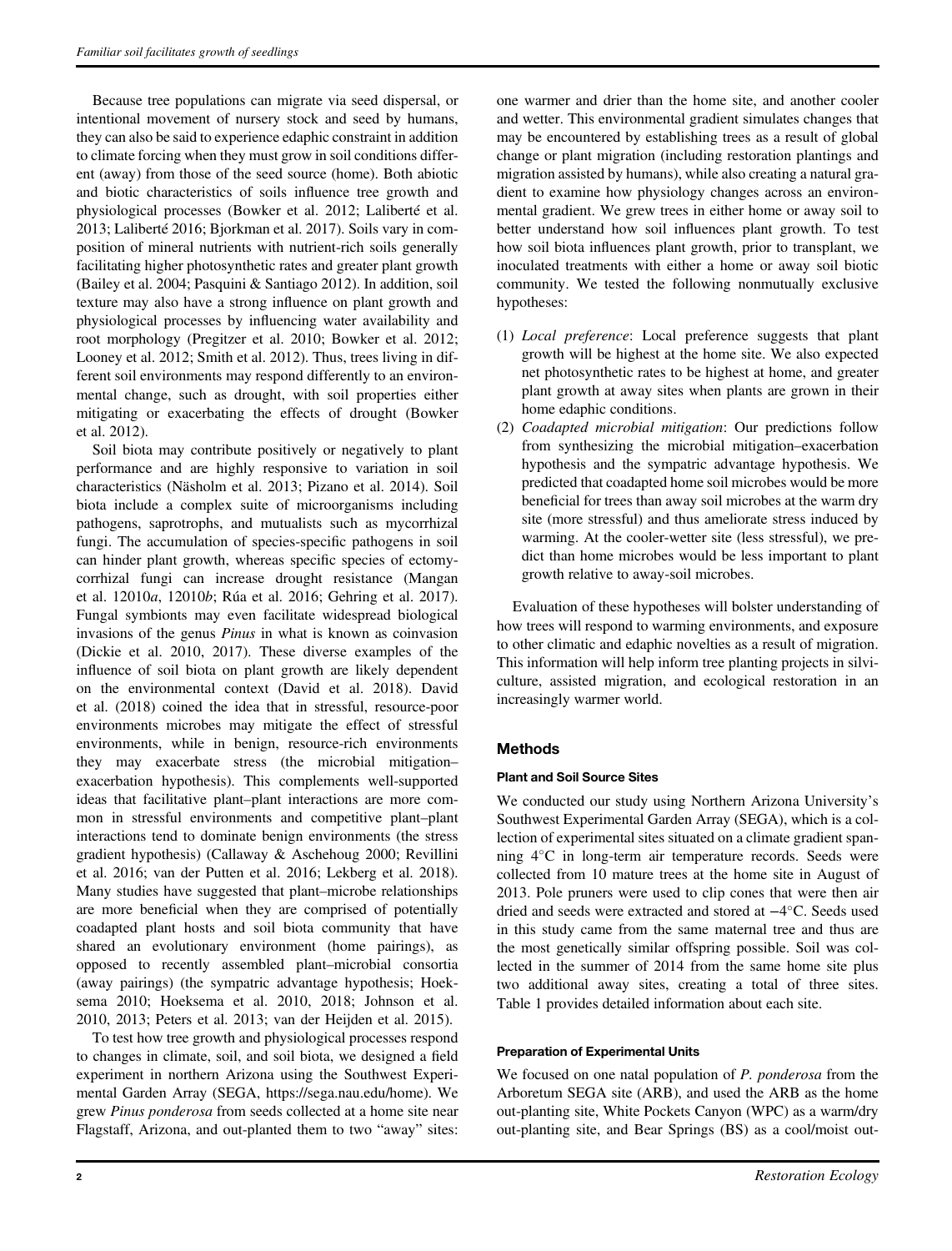| <b>Table 1.</b> Site characteristics for each study site. Precipitation and climate data are derived from 1981 to 2010 averages from PRISIM (PRISM Climate Group, |  |  |  |  |  |  |
|-------------------------------------------------------------------------------------------------------------------------------------------------------------------|--|--|--|--|--|--|
| Oregon State University). Soil characteristics are derived from on site NRCS soil surveys (Soil Survey Staff, Natural Resources Conservation Service,             |  |  |  |  |  |  |
| U.S. Department of Agriculture).                                                                                                                                  |  |  |  |  |  |  |

|                                 | BS                                                       | ARB             | <b>WPC</b>                              |
|---------------------------------|----------------------------------------------------------|-----------------|-----------------------------------------|
| Latitude                        | 36.37                                                    | 35.16           | 36.11                                   |
| Longitude                       | $-112.18$                                                | $-111.73$       | $-112.41$                               |
| Precipitation (mm)              | 773                                                      | 556             | 443                                     |
| Average mean temp $(^{\circ}C)$ | 5.6                                                      | 7.9             | 9.5                                     |
| Dominant tree species           | Psuedotsuga menzesii, Pinus<br>ponderosa, Abies concolor | Pinus Ponderosa | Pinus edulis,<br>Juniperius osteosperma |
| Soil taxonomy (suborder)        | Ustalfs                                                  | <b>Ustolls</b>  | Agrids                                  |
| Soil texture                    | Loam to clay loam                                        | Sandy clay loam | Gravelly loam to cobbly loam            |
| Soil pH                         | 7.6                                                      | 7.2             | 8.0                                     |
| Soil parent material            | Kaibab Limestone                                         | Basalt          | Kaibab Limestone                        |

planting site. To prepare our experimental units, we first made soil collections in the summer of 2014. Inoculum soil was collected from all sites by picking a random starting point and collecting soil every five meters for 90 m in each cardinal direction. We collected inoculum soil from the rhizosphere of target trees and later homogenized it. We justify homogenizing inoculum because we were interested in seedling responses to average soil conditions across three sites, rather than within a single site or extrapolating to a broader geography than our sampling sites (a "type C" design; Gundale et al. 2017, 2019). Target plants were P. ponderosa at the home site and overstory dominant trees (Table 1), including but not limited to P. ponderosa, at away sites. This soil was stored refrigerated until it could be used within 60 days. To inoculate seedlings with soil biotic communities, we placed four P. ponderosa seeds from the home population into Steuwe & Sons RL200 containers filled with 50 mL live soil inoculum, filling the containers to just below the rim, collected from each site, creating one home treatment that represents trees from the ARB grown with soil biota from the ARB and two different away treatment combinations, one with soil biota from BS and one with soil biota from WPC. As seeds germinated, they were thinned to one seedling per container, always keeping the largest seedling.

Seedlings were grown in the NAU Research Greenhouse until roots occupied most of the container or about 6 months, at which

Table 2. Treatment combinations in relation to ARB sourced plants. A, away; H, home.

| <b>Background Soil</b> | <i>Inoculum</i> | <b>Out-planting Site</b> |
|------------------------|-----------------|--------------------------|
| ARB(H)                 | ARB(H)          | ARB                      |
| ARB(H)                 | ARB(H)          | <b>BS</b>                |
| ARB(H)                 | ARB(H)          | <b>WPC</b>               |
| ARB(H)                 | BS(A)           | BS                       |
| ARB(H)                 | WPC(A)          | <b>WPC</b>               |
| BS(A)                  | ARB(H)          | BS                       |
| BS(A)                  | BS(A)           | BS                       |
| WPC(A)                 | WPC(A)          | <b>WPC</b>               |
| WPC(A)                 | ARB(H)          | <b>WPC</b>               |

point the seedlings were transplanted into Steuwe & Sons TP1124R tree pots filled with 30 L of sterilized background soil. Background soil was previously collected from each site by locating patches of unvegetated soil and digging up to 1.5 m deep to collect bulk soil away from the rhizosphere of living plants. Soil was then homogenized by mixing soil with shovels into one well-mixed pile per site. Prior to use, this background soil was steam sterilized at 125°C for 24 hours twice. In transplanting containers into tree pots, we were able to create custom treatments of the soil biota and soil. We created nine combinations varying in degree of environmental novelty for the ARBsourced plants: plants inoculated with home soil biota in home, away (WPC), or away (BS) soil, plants inoculated with away (WPC) soil biota in either home or away (WPC) soil, and plants inoculated with away (BS) soil biota in either home (BS) or away (BS) soil (Table 2). We then grew trees in the greenhouse in the large pots for an additional 4 months. This gave time for trees to establish roots into the background soil and proliferate with the inoculated soil biota, before exposure to additional soil organism colonizers in the field. Plants were hardened outside under a shade cloth for an additional month before transplanting to the field sites.

#### Field Planting

To simulate climate change, we out-planted experimental units to the field by excavating planting holes and inserting the plants, still in pots, into the holes so that the soil levels inside and outside of pots were similar. We retained the pots as a method to maximize exposure to the manipulated abiotic and biotic soil environments and decrease and delay influences from the surrounding soil. The 30 L volume and 61 cm depth of our pots was adequate to accommodate seedling growth in initial growing seasons, simulating the crucial establishment phase. Plants were planted in the large pots in the greenhouse in February of 2015 and then planted at field sites in May of 2015.

As an "all home" frame of reference, we out-planted a set of experimental units with ARB soil biota and ARB soil back into the ARB site. The rest of the plants were planted into sites that are approximately  $3^{\circ}$ C (WPC) warmer, or  $2^{\circ}$ C (BS) cooler than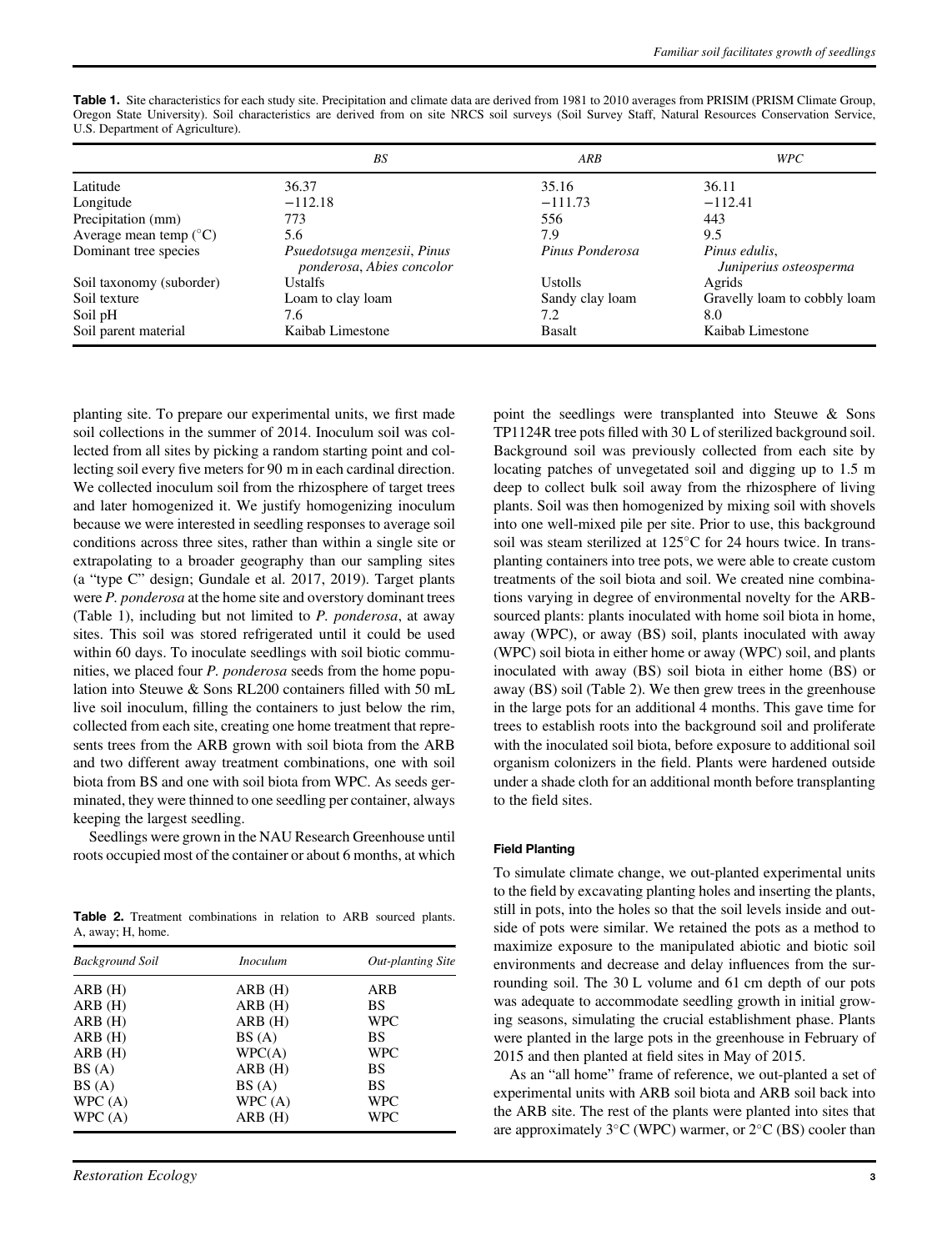the ARB home site. BS was planted with experimental units featuring all four combinations of BS and ARB soil and soil biota. Likewise, WPC was planted with experimental units featuring all four combinations of WPC and ARB soil and soil biota. The full design creates situations where ARB plants are exposed to a new climate, either warmer-drier or cooler-wetter, while varying the novelty of the soil and soil biota. Each treatment combination had 10 replicates creating a total of 90 experimental units, including the 10 reference units at ARB. Climate data was recorded using the SEGA weather instrumentation at the site level. Climate data for this study do not exist at individual experimental units and thus climate metrics are only used to assess how effective the environmental gradient was in simulating warming and cooling and to make general observations about weather patterns during the duration of the experiment. Climate was not used as a predictor to plant responses due to the lack of experimental unit level information and thus the categorical predictor of "site" was used as a representative variable for climate manipulations.

#### Plant Performance

We measured plant height, diameter at root collar, and the number of branches on all trees three times, in spring, summer, and fall. This allowed us to estimate biomass with allometric equations. We destructively harvested seedlings grown in the Arboretum Research Greenhouse adjacent to our field site to construct allometric equations based on field measurements of root collar diameter, number of branches, tree height, and canopy diameter. We used a multiple linear regression to fit an allometric equation to estimate biomass.

To ensure that measurements could be taken on the same day, we conducted physiological measurements on only a subset of trees, focusing on expected maximal contrasts: plants growing with both home soil and soil biota at all sites including the home site, and plants growing with both away soil and soil biota at each of the away sites. We used an Integrated Fluorometer (ADC BioScientfic Ltd., Hoddesdon, United Kingdom) to measure stomatal conductance, net photosynthetic rate, and florescence ratios (Fv/Fm) of dark-adapted leaves. Stomatal conductance and net photosynthetic rate were measured along light response curves. These datasets were collected on 10 trees for each treatment combination and on four leaf sets for each tree (two sun leaves near the meristem and two shade leaves on the lowest branches). These data were collected during the summer monsoon season of 2016 at approximately noon, repeated with multiple PAR values ranging from 0 to 2,000  $\mu$ mol m<sup>-2</sup> s<sup>-1</sup> at a  $CO<sub>2</sub>$  level of 400 ppm, temperature of 25 $^{\circ}$ C, and relative humidity of 30%.

#### Statistical Analysis

To compare the effects of climate, soil, and soil biota on seedling allometric biomass, we calculated Cohen's d effect sizes and 95% confidence intervals (Hedges & Olkin 1985). These effect sizes and associated confidence intervals provide alternative inference than the traditional  $p$  values associated with ANOVA

in that a confidence interval that overlaps 0 is considered a nonsignificant effect and a confidence interval that does not overlap 0 is considered a significant effect (Rhea 2004; Lee 2016). Seedlings that were grown at ARB with home soil and home soil biota was considered group one and compared to each other group, thus making a positive effect size represent seedlings that are bigger than those grown at the arboretum and a negative effect size would represent plants that are smaller. This method was chosen because our study does not have a full factorial design, in that the home site lacks all possible treatment combinations. The more common two-way ANOVA approach would have necessitated removing the home site from our analysis, thus we preferred the use of Cohen's d and 95% confidence intervals so that all treatment groups could be included. We also used Cohen's d effect size to compare Fv/Fm ratios for the same reason.

We used repeated measure ANOVAs to compare photosynthetic rates and stomatal conductance values. Repeated measure ANOVAs were used to understand the categorical effect of soil biota, soil, and site on tree responses rather than the continuous effect of photosynthetic active radiation (PAR) on the response variable. PAR was analyzed as the repeated measure so each individual PAR value was compared for categorical predictors of soil, soil biota, and site (Meredith & Stehman 1991). Analysis was conducted in R (R Core Team 2014) and figures were produced using the package ggplot2 (Wickham 2009).

#### **Results**

# Climate Data

During the time period of this study, BS was approximately 2.3°C cooler than the Arboretum. White Pockets was  $3^{\circ}$ C warmer than the Arboretum. All three sites received slightly below the 1981–2010 average precipitation (Fig. 1)

#### Tree Growth

We were able to successfully build allometric biomass equations using multiple linear regression models based on our destructive harvest ( $F = 81.67$ ),  $p = 0.0001$ ,  $r^2 = 0.9167$ ). Canopy diameter was not a useful predictor for seedling biomass in these measurements and is thus not included in our model. The best fitting allometric model is written below where  $B$  is the above ground biomass, h is the height, d is the diameter at root collar, and b is the number of branches In this allometric model, −151.38 is the y intercept, and 1.97, 4.5221, and 2.90 are slopes.

$$
B = -151.38 + 1.97h + 4.5221d + 2.90b.
$$

Quadratic formulas and other variants of linear models with more or less terms were also fit, however, the model with the highest  $r^2$  was used to model biomass for this article. Using a linear model as opposed to quadratic models has been supported for seedlings and parameters for other tree seedling species and was the most appropriate choice given our data (Kebede & Soromessa 2018).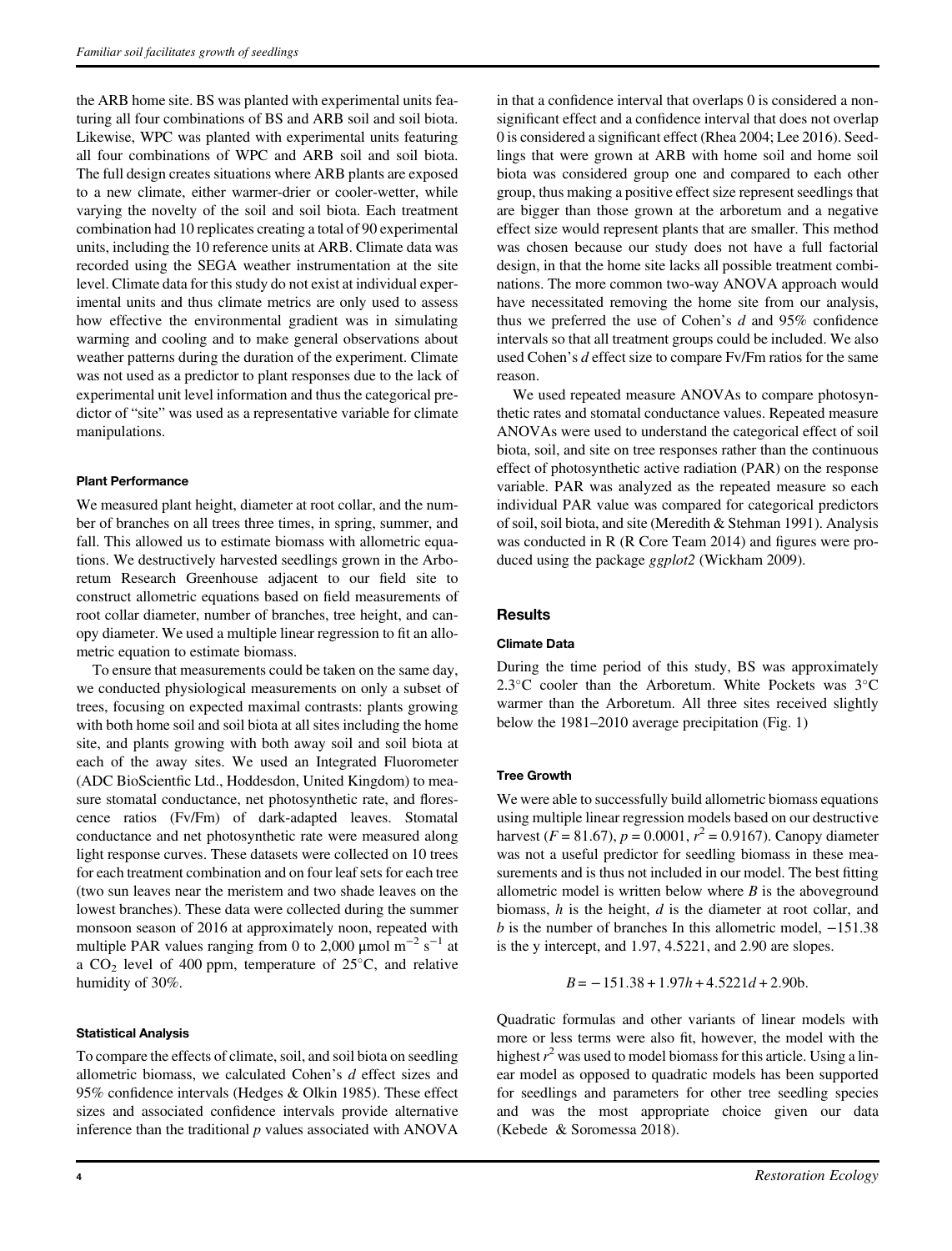

Figure 1. Daily temperature in degrees centigrade (line and points) and monthly precipitation in mm (dark gray bars) as well as total annual precipitation (light gray bars) observed for the months prior to planting and following planting. Red dashed line represents the observed average annual temperature. PRISM 30 year averages are printed at the top of each facet for comparison. Data are only presented for a time period in which we have a complete data record for all sites. Data are summarized in the facet of each graph. Horizontal dashed line represents 0° centigrade, vertical dashed line represents the date trees were planted at the field sites.

In May, the spring after planting, there were no differences in tree biomass across sites, or inoculum sources. By July, there were no differences among treatments at the cooler–wetter BS site, and between BS and the Arboretum (Fig. 2). However, at the warmer-drier White Pockets site, plants grown in home soil and inoculated with their home soil biota were 150% larger than plants grown in soil and inoculum from the Arboretum  $(F = 5.8$ ,  $p = 0.001$ ). This pattern is perpetuated in the September sampling with all plants about 20% larger than they were in July (Fig. 2;  $F = 2.8$ , p = 0.04).

Aboveground tree biomass after 1 year was influenced by site in that BS differed from the Arboretum  $(d = -0.83, \text{min} = -1.57,$  $max = -0.13$ ; however, plants at White Pockets did not differ overall from those at Arboretum ( $d = -0.24$ , min = -0.90,  $max = 0.42$ ). Soil source was more influential. At BS there was a negative effect of the home soil  $(d = -0.86, \text{min} = -2.03,$ max =  $-0.65$ ) and a neutral effect of away soil ( $d = -0.05$ ,  $min = -1.1$ , max = 1.7) At White Pockets there was a negative effect of away soil ( $d = -3.63$ , min =  $-4.38$ , max =  $-2.94$ ) and a neutral effect of home soil  $(d = 0.28, \text{ mix } = -1.1$ . max = 1.24). At BS there was a negative effect of away soil biota  $(d = -1.26, \text{ min} = -2.1, \text{ max} - 0.76)$ . At White Pockets there was a negative effect of away soil biota ( $d = -1.38$ , min =  $-2.1$ , max =  $-0.71$ ) and a positive effect of home soil biota ( $d = 1.73$ ,  $min = 0.56$ ,  $max = 2.7$ ). The various combinations of home and away soils and soil biota produced different results at BS and White Pockets, indicative of a site  $\times$  soil  $\times$  soil biota interaction. At BS, plants grown with away inoculum but in home soil were 50% smaller than any other treatment combination, suggesting an interaction effect between away inoculum and home soil, and site ( $d = -4.5$ , min = 7.6, max = -1.8). At White Pockets plants grown with home soil and home soil biota were 10% larger than plants grown at the Arboretum, and plants grown with both away soil and away inoculum (originating from White Pockets) were 100% smaller than all other treatments (Fig. 3;  $d = -3.4$ , min =  $-5.05$ , max =  $-2.4$ ;  $d = 0.8$ , min = 0.23,  $max = 1.4$ .

#### Physiology

Similar photosynthetic rates occurred at all sites in the all home treatments, but away soils and inoculum affected photosynthetic rate at the warmer and cooler sites (Fig. 4). At the warm-dry White Pockets site there was a significant difference in light saturation point and net photosynthetic rate at any light level greater than 200 µmol  $m^{-2}$  s<sup>-1</sup> with home soils and soil biota combinations having 40% greater net photosynthetic rates than away soils and soil biota ( $F = 24.6$ ,  $p < 0.001$ ). Home treatment combinations also had 20% higher dark respiration rates  $(F = 8.76, p = 0.002)$ . At the cool-wet BS site there was no statistical difference in photosynthetic rate at any light level among soil treatments (Fig. 4).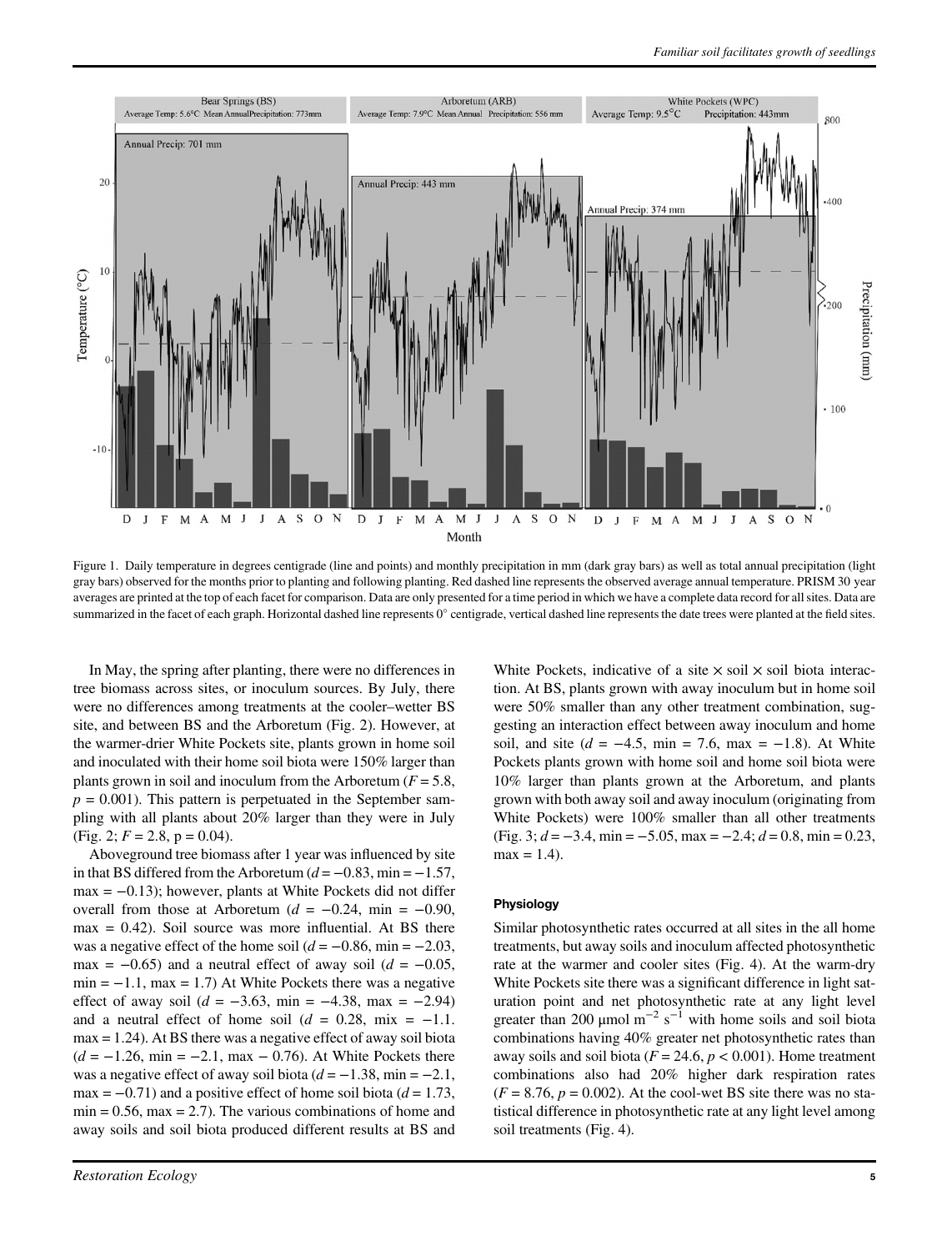

Figure 2. Aboveground allometric tree biomass for Pinus ponderosa for each sampling period in the field. Colors refer to the provenance of the soil and inoculum relative to the out-planting sites. Yellow dots represent plants grown in away soil and away inoculum, purple represent home soil, away inoculum, red represents away soil, home inoculum and blue represents home soil and home inoculum. Error bars are  $\pm$  SE.

Stomatal conductance was similarly influenced by soil treatments under contrasting warming and cooling scenarios (Fig. 5). At the warm-dry White Pockets site, stomatal conductance was up to 100% higher for the home soil and inoculum treatment at light levels less than 200 µmol  $m^{-2}$  s<sup>-1</sup> and more than 1,000  $\mu$ mol m<sup>-2</sup> s<sup>-1</sup>, compared to away soil and inoculum  $(F = 18.4, p < 0.001)$ . It is also notable that at White Pockets, home soil and inoculum exhibited stomatal conductance values 10% higher than those at the Arboretum ( $F = 3.4$ ,  $p = 0.01$ ). In contrast, the away soil and inoculum treatment had stomatal conductance well below that of the home site  $(F = 12.6$ ,  $p < 0.001$ ). Stomatal conductance in home and away soil and inoculum treatments was nearly identical at the cool-wet site  $(F = 0.48, p = 0.54)$ . Lastly, Fv/Fm ratios at the White Pockets site were 20% lower than at the Arboretum ( $d = -0.28$ , min =  $-0.46$ , max =  $-0.10$ ) (Fig. 6). But Fv/Fm ratios at BS did not differ from the Arboretum ( $d = 0.15$ , min = -0.08,  $max = 0.32$ ). Within both BS and White Pockets, Fv/Fm ratios were about the same regardless of provenance of soils and soil biota.

#### **Discussion**

Our study shows a stronger effect of edaphic constraint than climate on growth of planted P. ponderosa seedlings. Soil biota was an important influence on growth regardless of climate or soil type. We documented some clear differences in final seedling biomass after 6 months of growth in the nursery and a full growing season in the field, such that under warmer, drier climates, seedlings grew larger with home soil conditions. Soil conditions were much less influential under wetter, cooler conditions. We demonstrate that in part these differences are likely due to differences in physiological performance and water stress experienced by the seedlings. Importantly, our study documents that edaphic boundaries are important factors in determining growth rate of P. ponderosa seedlings and soil biota may effectively mitigate some environmental stress. While our study was conducted at only three study sites and many confounding variables beyond climate and soil may exist, we attempted to control these variables as best as possible by utilizing pots and manipulating soils across the study site. Additionally, all three study sites were in openings, thus limiting influence of canopy cover or adjacent vegetation on our experimental units.

#### Local Preference

Interestingly, our study documents little evidence of local preference with respect to climate because seedlings grew to approximately the same biomass across all sites along the elevation gradient when averaged across all soil and inoculum treatments. A likely explanation for the lack of local preference observed in our study is the unusual weather patterns experienced during the field portion of our study. Compared to longterm modeled averages, during our study period, all of our sites experienced unusually high temperatures and an unusually wet spring (PRISM Climate Group, Oregon State University). This likely facilitated plant growth at all three sites (Dreesen et al. 2012).

In contrast, our study provides evidence for local preference with respect to soil and soil biota that appears to be modulated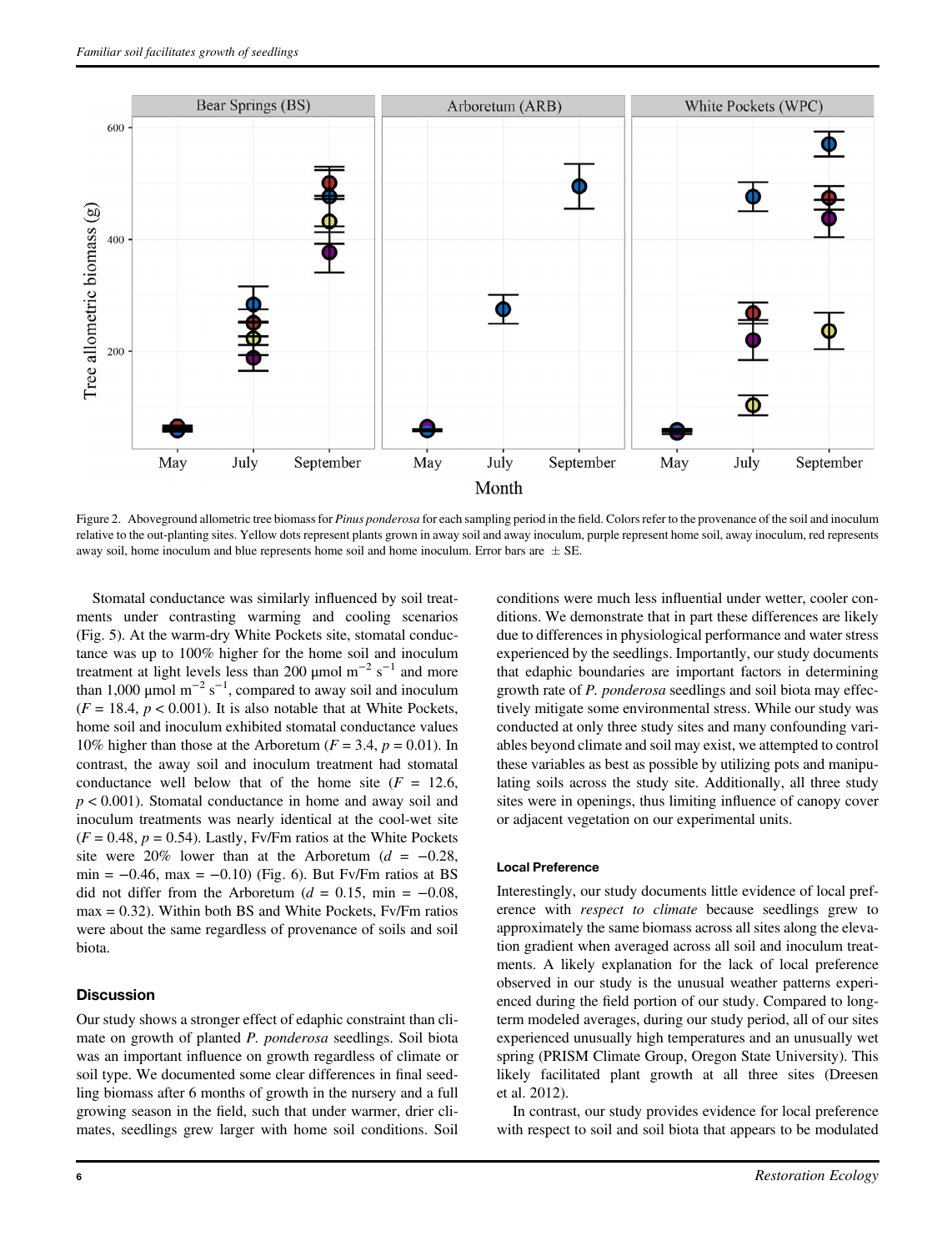

Figure 3. Aboveground allometric biomass represented as Cohen's d effect sizes for plants grown at the Arboretum compared to each experimental combination for Pinus ponderosa after 1 year of growth in the field. Error bars are the  $\pm$  95% CI for the effect size. Factors represent main effect or interaction effects between factors where "x" indicates an interaction between factors. Letter combinations on the X-axis represent the soil source and the soil biota source relative, in that order, where "A" means away and "H" means home. Thus,  $A \times A$  represents away soil by away soil biota interaction,  $A \times A \times BS$  represents away soil  $\times$  away soil biota  $\times$  BS interaction effect.



Figure 4. Net photosynthetic rate for Pinus ponderosa at varying levels of PAR. Colors refer to the provenance of the soil and inoculum relative to the outplanting sites. Blue dots represent trees grown in their home soil with home inoculum, yellow dots represent trees grown in away soil with away inoculum. Error bars are  $\pm$  SE.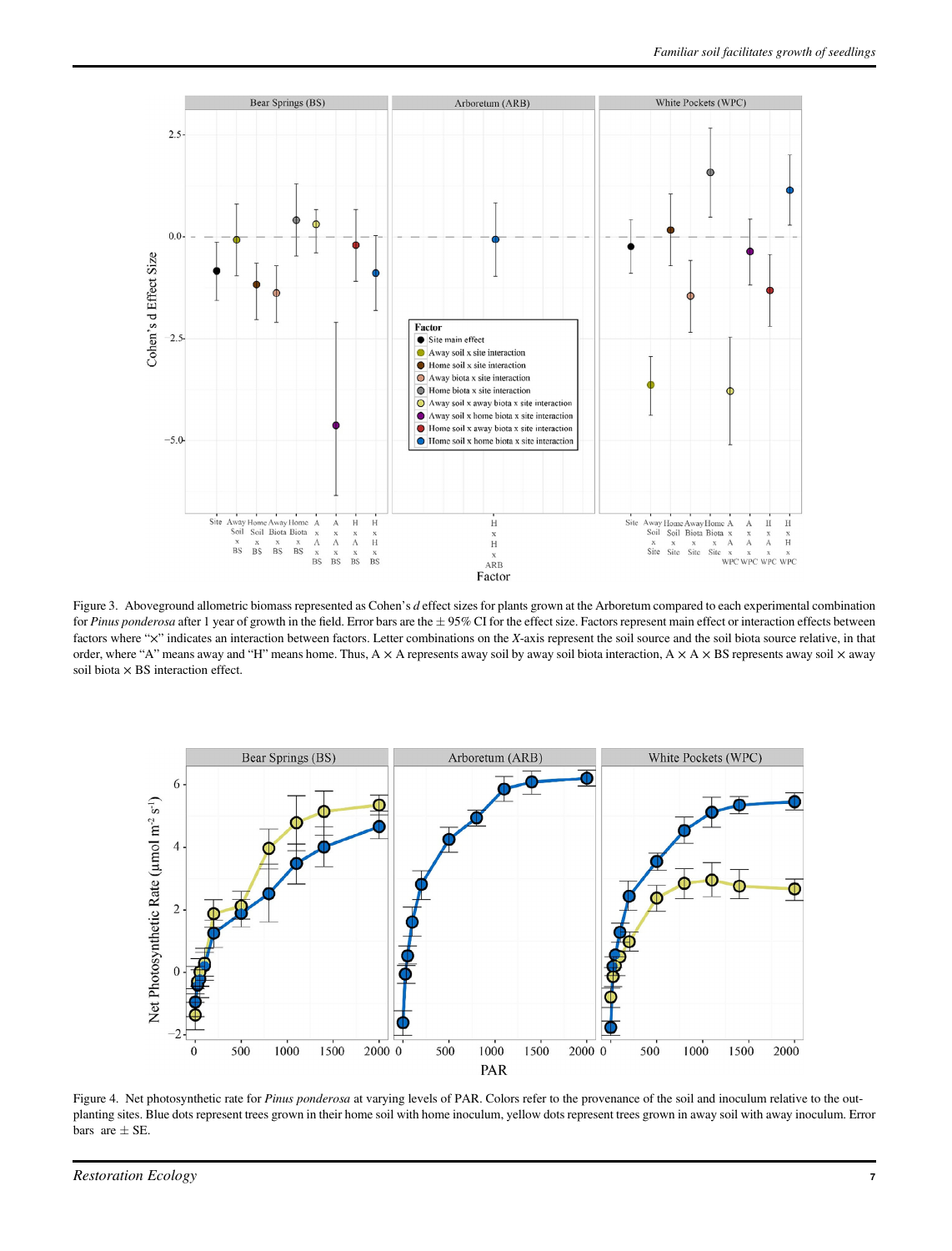

Figure 5. Stomatal conductance for *Pinus ponderosa* at varying levels of PAR (mol  $m^{-2} s^{-1}$ ). Colors refer to the provenance of the soil and inoculum relative to the out-planting sites. Blue dots represent trees grown in their home soil with home inoculum, yellow dots represent trees grown in away soil and away inoculum. Error bars are  $\pm$  SE.



Figure 6. Fv/Fm ratio represented as Cohen's d effect size for Pinus ponderosa during the July sampling period. Colors refer to the provenance of the soil and inoculum relative to the out-planting sites. Blue bars represent trees grown in their home soil with home inoculum, yellow dots represent trees grown in away soil and away inoculum. Error bars represent the  $\pm$  95% CI for Cohen's d effect size. H  $\times$  H  $\times$  ARB = home soil biota and home soil and Arboretum,  $A \times A \times BS$  = away soil biota and away soil and BS interaction effect.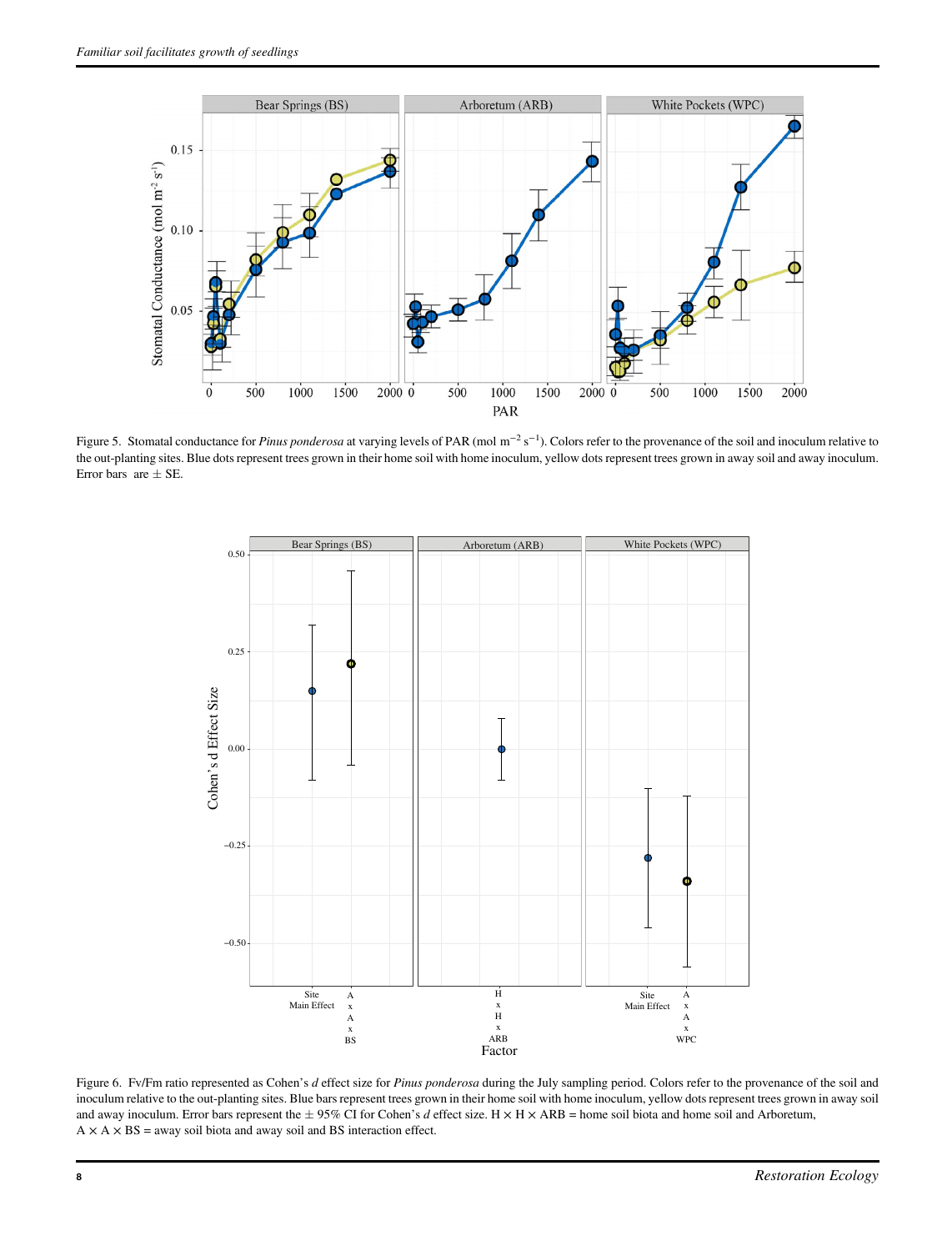by climate. Possibly the best overall indicator of preference for home or away inoculum is the final seedling biomass after the entire growing season. These results indicated better plant performance with either home soil, home inoculum, or both in the warmest site. In contrast, there was no such preference for home soil or inoculum in the coolest site. Local adaptation to soil has been demonstrated before in tree species with soil chemical and physical properties being principal drivers of adaptation (Pregitzer et al. 2010; Bucharova et al. 2017). Interestingly, in our study the home soil type is not the most fertile soil, suggesting that a simple preference for greater fertility is not a complete explanation of the patterns. Possibly, the effect of home soil biota resulted in the greatest plant growth because the combination of individuals from the plant population and the soil biota with which they shared an evolutionary history was the most efficient in gathering soil resources, and the result was heightened mutualistic function (Johnson et al. 2010; Rúa et al. 2016; Bjorkman et al. 2017). These findings demonstrate the importance of soil properties and soil biota in determining local adaptation of a species to a specific geography and environment (Gibson et al. 2016; Bjorkman et al. 2017; Bucharova 2017; Bucharova et al. 2017).

#### Synthesizing Microbial Mitigation–Exacerbation and the Sympatric Advantage

Why are the positive effects of home soil biota most clearly observed at the warmer-drier site? We must synthesize two hypotheses to develop a new working hypothesis that explains these results. The microbial mitigation–exacerbation hypothesis proposes that in response to a stressor, soil microbes may either mitigate or exacerbate stress. The net effects of soil biota are predicted to shift in the direction of mitigation as stress increases, and in the direction of exacerbation in benign, low-stress sites (David et al. 2018). This prediction is based upon comparing the effect of live soil biota to sterile soils. Possibly, the sympatric advantage hypothesis follows a similar dynamic in that locally adapted soil biota are likely to be more effective in mitigating environmental stresses than novel soil biota, with this difference becoming more pronounced under increasing stress. Our study supports this assertion, but only with regard to the home soil biota. Along the SEGA gradient and in the region, suboptimal soil moisture is the most common source of plant stress and mortality (Anderegg et al. 2015; Gitlin et al. 2006). Although water stress may have been somewhat dampened in this wet year, precipitation was clearly lower at White Pockets than at the other sites.

At the wetter end of the environmental gradient, home inoculum did not appear to mitigate stress more than away inoculum, there was neither evidence for a mitigating nor exacerbating one. This suggests that perhaps because the environment was unlikely to be water-limited, that plants growing there were less dependent on mutualisms and beneficial soil microbes. Had our gradient been broader, extending into even more benign climates, we could plausibly have observed microbial exacerbation by home soil biota, but we would posit that in order for this to happen our study system would had to have been richer in antagonistic interactions (Revillini et al. 2016; van der Putten et al. 2016).

# How Might Home Soil Biota Mitigate Stress?

Some work has shown that specific phenotypes of trees are associated with specific groups of ectomycorrhizas which confer resistance to drought stress (Gehring et al. 2017). Other studies have shown that the mutualistic function of such associations is higher in coevolved partnerships, suggesting that microbial mitigation of environmental stress is dependent on intact coevolved partnerships (Johnson et al. 2010; Rúa et al. 2016). While our study did not control for host tree genetics, we only observed microbial mitigation in home partnerships, where seedlings and soil microbes were sourced from the same site, though we cannot determine whether this was the result of microbial community composition as opposed to shared evolutionary history of the plant–microbe relationship, or both. We also demonstrate that the effect of the home soil biota was most effective in home soil, particularly at the warm-dry site suggesting the plant–microbe relationship is perhaps locally adapted to soil type (Rúa et al. 2016). In either case, we do have evidence that superior performance of plants growing with home soil biota is linked to water limitation and its effect on photosynthesis in this isohydric species.

Overall, our physiological data support the interpretation that stomatal closure and lower photosynthetic rates are the result of a reduction in water availability (Frey-Klett et al. 2005; Warren et al. 2008; Lehto & Zwiazek 2011; Goltsev et al. 2012), which may in turn be influenced by soil biota (Warren et al. 2008; Lehto & Zwiazek 2011). At White Pockets, the most waterlimited site, plants grown with home soil and soil biota clearly exhibited higher photosynthetic rates than plants grown in away soil and soil biota. Given that Fv/Fm ratios were similar among home and away soil treatments under warmer, drier conditions, differences in photosynthetic rate are unlikely to be explained by light harvesting efficiency in photosystem II. Instead, they mirror differences in stomatal conductance. Because isohydric plants regulate water loss through stomatal conductance, higher stomatal conductance strongly indicates greater relative water availability, which is likely influenced by soil microbial communities. Because restriction in stomatal conductance also restricts gas exchange, we believe this is the key reason why photosynthetic rate was higher in plants grown with home soil and soil biota and lower with away soil and soil biota. Gradients in water availability could be the result of different soil types holding water differently, or ectomycorrhizas could be influencing tree water relations by hydraulic redistribution, albeit only within the confines of our pots (Warren et al. 2008; Lehto & Zwiazek 2011; Bowker et al. 2012). Ectomycorrhizas are well known to redistribute water in the soil profile making it more available in the rhizosphere (Warren et al. 2008; Lehto & Zwiazek 2011). If water limitation was mitigated by home soil biota, trees may have been able to maintain their hydration status under the home soil and soil biota condition with a lesser degree of stomatal closure, and therefore higher photosynthetic rate and ultimately biomass than plants grown under the away soil and soil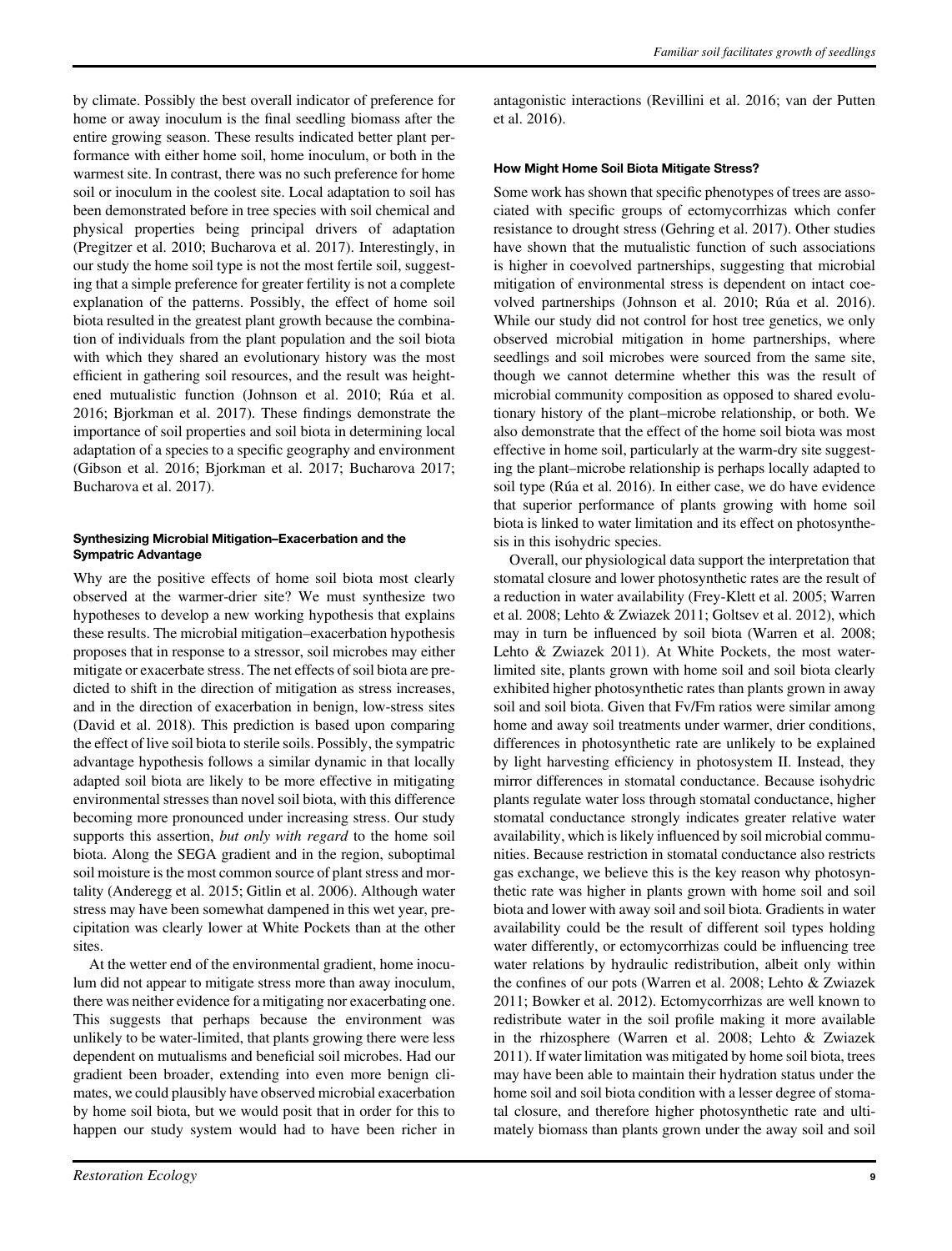biota treatment. We did not measure leaf nitrogen concentration, therefore we cannot rule out that photosynthetic rates were reduced under joint warming and edaphic constraints partially due to lower RuBisCO levels brought about by nitrogen limitation. Because one of the primary outcomes of ectomycorrhizal fungi for plants is greater access to soil nitrogen, this may represent an additional means by which restraining edaphic constraint by pairing plants with the appropriate soil biota or planting plants in similar soil conditions to those in which seeds came from can bolster photosynthesis.

# Restoration Implications

These findings have utility for restoration ecology because they suggest that reducing edaphic mismatch may play a critical role in facilitating growth of planted P. ponderosa, and plausibly other plants. This can be accomplished by prior inoculation of seedlings with sympatric soil biota from the plant seed source, and potentially by using plant stock in soils similar to those of the plant seed source. Furthermore, our study provides environmental context as to when mitigation of edaphic mismatch should be a priority in restoration. In particular, we demonstrate that locally adapted soils and soil biota were more beneficial to their plant host in warmer, drier environments than cooler, wetter environments. This suggests that minimization of edaphic mismatch is best applied when the current or future environment of the planting site is warmer and or drier than that experienced by adult reproductive trees at the seed source site when they established. We note that this condition often occurs, even when plant seeds are being locally sourced for local planting, a common practice. Our study does not suggest that minimizing edaphic mismatch is beneficial in assisted migration to cooler and/or wetter environments. In our study system, it is likely that soil water is a major limiting factor of tree establishment, and thus limitation is likely to become stronger as climates warm and dry. In warmer, drier scenarios, we provide physiological evidence linking improved moisture status to familiar soil conditions. Plant moisture status can be influenced either by soil physical characteristics or soil biota, and our results suggest that when water is limiting, reduction of edaphic mismatch might enhance water status in restoration plantings.

# Acknowledgments

This work was supported by the McIntire-Stennis Cooperative Forestry Research Program (grant no. 2014-32100-06014/project accession no. 1001799) from the USDA National Institute of Food and Agriculture, and the Bureau of Land Management's Colorado Plateau Native Plants Program (Cooperative Agreement L17AC00031). MR was also supported by the NAU Genes to Environment extension of the NSF's IGERT program, Achievement Rewards for College Scientists (ARCS), and the ESA SEEDS program for supporting travel to conferences and excellent mentorship. We also want to thank two anonymous peer reviewers whose comments greatly improved this manuscript. Additionally, we would like to thank Nathan Nieto who

provided advice on statistical analysis and has recently passed away from pancreatic cancer.

# LITERATURE CITED

- Adams HD, Guardiola-Claramonte M, Barron-Gafford GA, Villegas J, Breshears DD, Zou CB, Troch PA, Huxman TE (2009) Temperature sensitivity of drought-induced tree mortality portends increased regional die-off under global-change-type drought. Proceedings of the National Academy of Sciences U.S.A. 106:7063–7066
- Allen CD, Macalady AK, Chenchouni H, Bachelet D, McDowell N, Vennetier M, Kitzberger T, Rigling A, Breshears DD, Hogg EH (2010) A global overview of drought and heat-induced tree mortality reveals emerging climate change risks for forests. Forest Ecology and Management 259: 660–684
- Anderegg W, Berry JA, Field CB (2012a) Linking definitions, mechanisms, and modeling of drought-induced tree death. Trends in Plant Science 17: 693–700
- Anderegg WR, Hicke JA, Fisher RA, Allen CD, Aukema J, Bentz B, Hood S, Lichstein JW, Macalady AK, McDowell N (2015) Tree mortality from drought, insects, and their interactions in a changing climate. New Phytologist 208:674–683
- Anderegg WR, Kane JM, Anderegg LD (2012b) Consequences of widespread tree mortality triggered by drought and temperature stress. Nature Climate Change 3:30–36
- Bailey S, Horsley S, Long R (2004) Influence of edaphic factors on sugar maple nutrition and health on the Allegheny plateau. Soil Science Society of America 68:243–252
- Bjorkman AD, Vellend M, Frei ER, Henry GH (2017) Climate adaptation is not enough: warming does not facilitate success of southern tundra plant populations in the high Arctic. Global Change Biology 23: 1540–1551
- Bowker MA, Muñoz A, Martinez T, Lau MK (2012) Rare drought-induced mortality of juniper is enhanced by edaphic stressors and influenced by stand density. Journal of Arid Environments 76:9–16
- Breshears DD, Myers OB, Meyer CW, Barnes FJ, Zou CB, Allen CD, McDowell NG, Pockman WT (2009) Tree die-off in response to global change-type drought: mortality insights from a decade of plant water potential measurements. Frontiers in Ecology and the Environment 7:185–189
- Bucharova A (2017) Assisted migration within species range ignores biotic interactions and lacks evidence. Restoration Ecology 25:14–18
- Bucharova A, Michalski S, Hermann J, Heveling K, Durka W, Hölzel N, Kollmann J, Bossdorf O (2017) Genetic differentiation and regional adaptation among seed origins used for grassland restoration: lessons from a multispecies transplant experiment. Journal of Applied Ecology 54: 127–136
- Callaway R, Aschehoug E (2000) Invasive plants versus their new and old neighbors: a mechanism for exotic invasion. Science 290:521–523
- David AS, Thapa-Magar KB, Afkhami ME (2018) Microbial mitigation– exacerbation continuum: a novel framework for microbiome effects on hosts in the face of stress. Ecology 99:517–523
- Dickie IA, Bostridge N, Copper JA, Peltzer DA (2010) Co-invasion by Pinus and its mycorrhizal fungi. New Phytologist 187:475–484
- Dickie IA, Bufford JL, Cobb RC, Desnrez-Loustau ML, Grelet G, Hulme PE, Williams NM (2017) The emerging science of linked plant–fungal invasions. New Phytologist 215:1314–1332
- Dreesen FE, Boeck HJ, Janssens IA, Nijs I (2012) Summer heat and drought extremes trigger unexpected changes in productivity of a temperate annual/biannual plant community. Environmental and Experimental Botany 79:21–30
- Frey-Klett P, Chavatte M, Clausse M, Courrier S, Roux C, Raaijmakers J, Martinotti M, Pierrat J, Garbaye J (2005) Ectomycorrhizal symbiosis affects functional diversity of rhizosphere fluorescent pseudomonads. New Phytologist 165:317–328